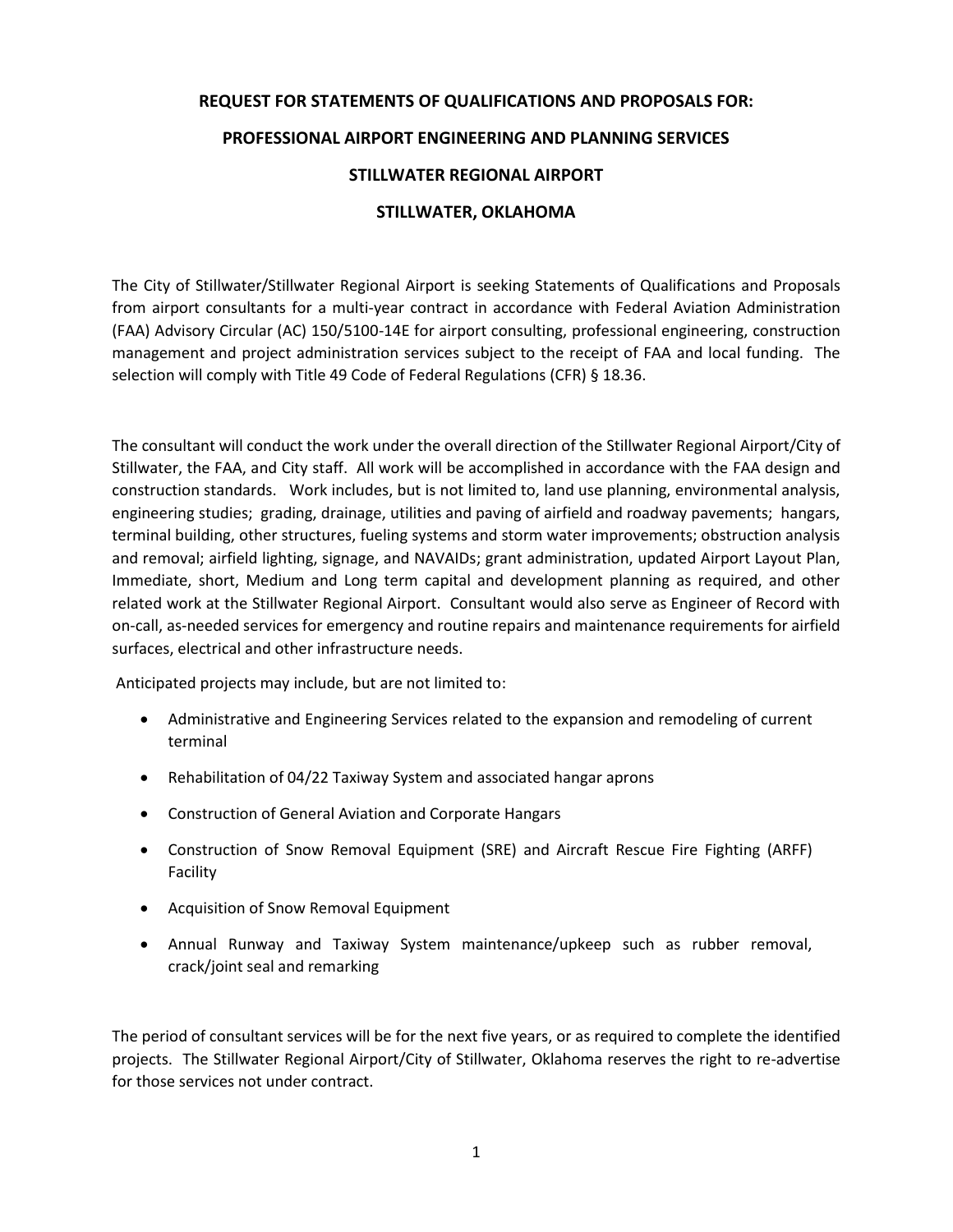**STATEMENT OF QUALIFICATIONS AND PROPOSAL.** Interested firms, or consultant teams, should submit a Statement of Qualifications and Proposal not exceeding twenty (25) pages, excluding pictures, addressing the following specific information:

- 1. General Information. Provide legal name, address, telephone and FAX numbers, and e-mail address and other necessary contact information of the firm(s).
- 2. Experience of the Firm(s). Provide a narrative of the firm's recent (within the last three years) experience on similar projects including the following information:
	- a. firm responsibility in the project;
	- b. time schedule for completion;
	- c. name, address and telephone number of at least three (3) clients familiar with the quality of work done by the firm on similar projects;
	- d. Key personnel involved in the project.
- 3. Project Team. Provide a team organizational diagram of principals and staff to be assigned to the project identifying the responsibility of each member. Submit a resume for each person listed in the organizational chart highlighting experience and qualifications on similar projects and prior work experience with the FAA.
- 4. Other Information. Include any additional information establishing the capability of the firm(s) to successfully complete the projects.

**FIRM(S) SELECTION.** The Selection Committee will evaluate the submitted Statements of Qualifications and Proposals using the following criteria:

- 1. Qualifications of the Firm. Recent airport engineering experience of the firm with similar projects and quality of recent work per referenced client interviews. (Maximum score of 20 points)
- 2. Qualifications of the Project Team. Professional strength and breadth of experience of the project team, both individually and collectively, in airport engineering with similar listed projects. (Maximum score of 20 points)